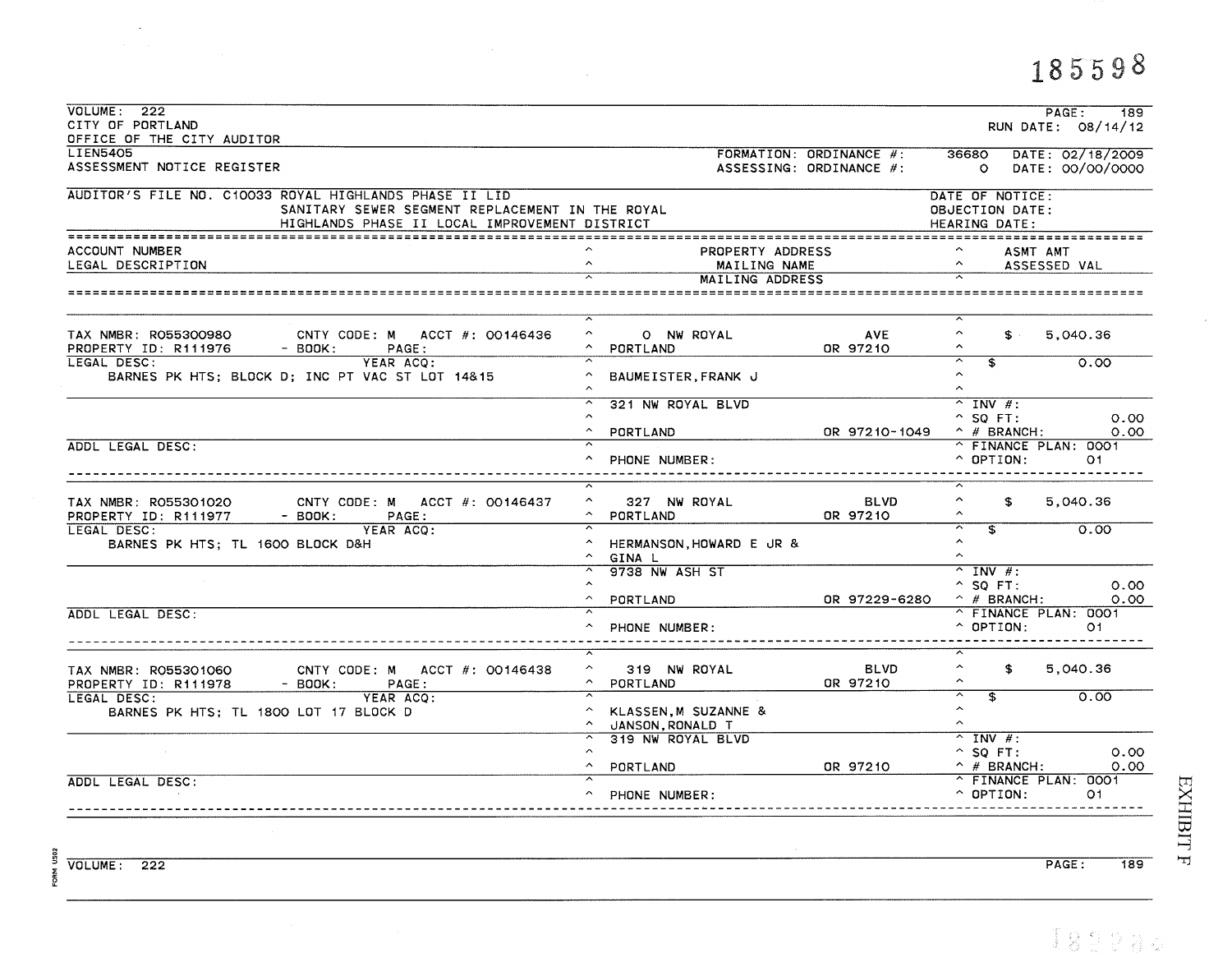|                                                                                                                                                            |                                                     |                                                    |                                                                                                    | 185598                                       |
|------------------------------------------------------------------------------------------------------------------------------------------------------------|-----------------------------------------------------|----------------------------------------------------|----------------------------------------------------------------------------------------------------|----------------------------------------------|
| VOLUME: 222<br>CITY OF PORTLAND<br>OFFICE OF THE CITY AUDITOR                                                                                              |                                                     |                                                    |                                                                                                    | PAGE:<br>190<br>RUN DATE: 08/14/12           |
| <b>LIEN5405</b><br>ASSESSMENT NOTICE REGISTER                                                                                                              |                                                     | FORMATION: ORDINANCE #:<br>ASSESSING: ORDINANCE #: |                                                                                                    | 36680 DATE: 02/18/2009<br>0 DATE: 00/00/0000 |
| AUDITOR'S FILE NO. C10033 ROYAL HIGHLANDS PHASE II LID<br>SANITARY SEWER SEGMENT REPLACEMENT IN THE ROYAL<br>HIGHLANDS PHASE II LOCAL IMPROVEMENT DISTRICT |                                                     |                                                    | DATE OF NOTICE:<br>OBJECTION DATE:<br>HEARING DATE:                                                |                                              |
| ACCOUNT NUMBER<br>LEGAL DESCRIPTION                                                                                                                        | PROPERTY ADDRESS<br>MAILING NAME<br>MAILING ADDRESS |                                                    | ASMT AMT<br>$\hat{\phantom{a}}$                                                                    | ASSESSED VAL                                 |
|                                                                                                                                                            |                                                     |                                                    |                                                                                                    |                                              |
| TAX NMBR: R055301100<br>CNTY CODE: M ACCT #: 00146439<br>PROPERTY ID: R111980<br>- BOOK:<br><b>PAGE:</b>                                                   | $\hat{\phantom{a}}$<br>315 NW ROYAL<br>PORTLAND     | <b>BLVD</b><br>OR 97210                            | $\hat{\phantom{a}}$<br>\$<br>$\sim$                                                                | 5.040.36                                     |
| LEGAL DESC:<br>YEAR ACQ:<br>BARNES PK HTS; TL 2100 BLOCK D&I                                                                                               | ALLEN TRUST COMPANY-CONSV<br>^ (LARRY F RICH IRA>   |                                                    | $\overline{\phantom{1}}$<br>$\overline{\mathbf{f}}$<br>$\hat{ }$<br>$\hat{ }$                      | 0.00                                         |
|                                                                                                                                                            | 121 SW MORRISON ST #875                             |                                                    | $^{\sim}$ INV #:<br>$^{\circ}$ SQ FT:                                                              | 0.00                                         |
| ADDL LEGAL DESC:                                                                                                                                           | ^ PORTLAND<br>PHONE NUMBER:                         | OR 97204-3110                                      | $\hat{p}$ # BRANCH:<br>^ FINANCE PLAN: 0001<br>$^{\circ}$ OPTION:<br>- - - - - - - - - - -         | 0.00<br>O1                                   |
| TAX NMBR: R055301110<br>CNTY CODE: M ACCT $#$ : 00146440<br>PROPERTY ID: R111981<br>$-$ BOOK:<br>PAGE:                                                     | $\sim$<br>317 NW ROYAL<br>PORTLAND                  | <b>BLVD</b><br>OR 97210                            | $\hat{\phantom{a}}$<br>\$<br>$\hat{\phantom{1}}$                                                   | 5,040.36                                     |
| LEGAL DESC:<br>YEAR ACO:<br>BARNES PK HTS; TL 1700 LOT 17 BLOCK D                                                                                          | $\sim$<br>RICH, LARRY F &<br>A JANET M              |                                                    | $\overline{\widehat{\phantom{a}}}%$<br>$\overline{\mathbf{f}}$<br>$\hat{ }$<br>$\hat{\phantom{a}}$ | O.OO                                         |
|                                                                                                                                                            | 317 NW ROYAL BLVD<br>$\sim$<br>PORTLAND             | OR 97210-1049                                      | $\overline{N}$ INV #:<br>$^{\circ}$ SO FT:<br>$^{\wedge}$ # BRANCH:                                | 0.00<br>0.00                                 |
| ADDL LEGAL DESC:                                                                                                                                           | PHONE NUMBER:                                       |                                                    | ^ FINANCE PLAN: 0001<br>$^{\circ}$ OPTION:                                                         | O <sub>1</sub>                               |
| TAX NMBR: R055301120<br>CNTY CODE: M ACCT $#$ : 00146441<br>PROPERTY ID: R111982<br>- BOOK:<br><b>PAGE:</b>                                                | $\sim$<br>O NW MERIDIAN RIDGE<br>$\sim$<br>PORTLAND | DR<br>OR 97229                                     | $\sim$<br>\$<br>$\hat{ }$                                                                          | 0.00                                         |
| LEGAL DESC:<br>YEAR ACO:<br>BARNES PK HTS; BLOCK D; LOT 18 TL 1900                                                                                         | A MILLER, JOHN R                                    |                                                    | $\overline{\phantom{1}}$<br>$\overline{\mathbf{3}}$<br>$\hat{~}$<br>$\widehat{\phantom{a}}$        | 0.00                                         |
|                                                                                                                                                            | 325 NW ROYAL BLVD<br>$\sim$                         |                                                    | $^{\sim}$ INV $\#$ :<br>$^{\circ}$ SO FT:                                                          | 0.00                                         |
| ADDL LEGAL DESC:                                                                                                                                           | PORTLAND<br>PHONE NUMBER:                           | OR 97210-1049                                      | $\hat{ }$ # BRANCH:<br>^ FINANCE PLAN: 0001<br>$^{\circ}$ OPTION:                                  | 0.00<br>O1.                                  |

 $\sim 10^{-1}$ 

 $\sim$ 

 $\frac{8}{2}$ <br>  $\frac{8}{2}$ <br>  $\frac{8}{2}$ <br>  $\frac{8}{2}$ <br>  $\frac{8}{2}$ <br>  $\frac{8}{2}$ <br>  $\frac{8}{2}$ <br>  $\frac{8}{2}$ <br>  $\frac{8}{2}$ <br>  $\frac{8}{2}$ <br>  $\frac{8}{2}$ <br>  $\frac{8}{2}$ 

PAGE:  $\overline{190}$   $\sim$ 

 $18.22.88$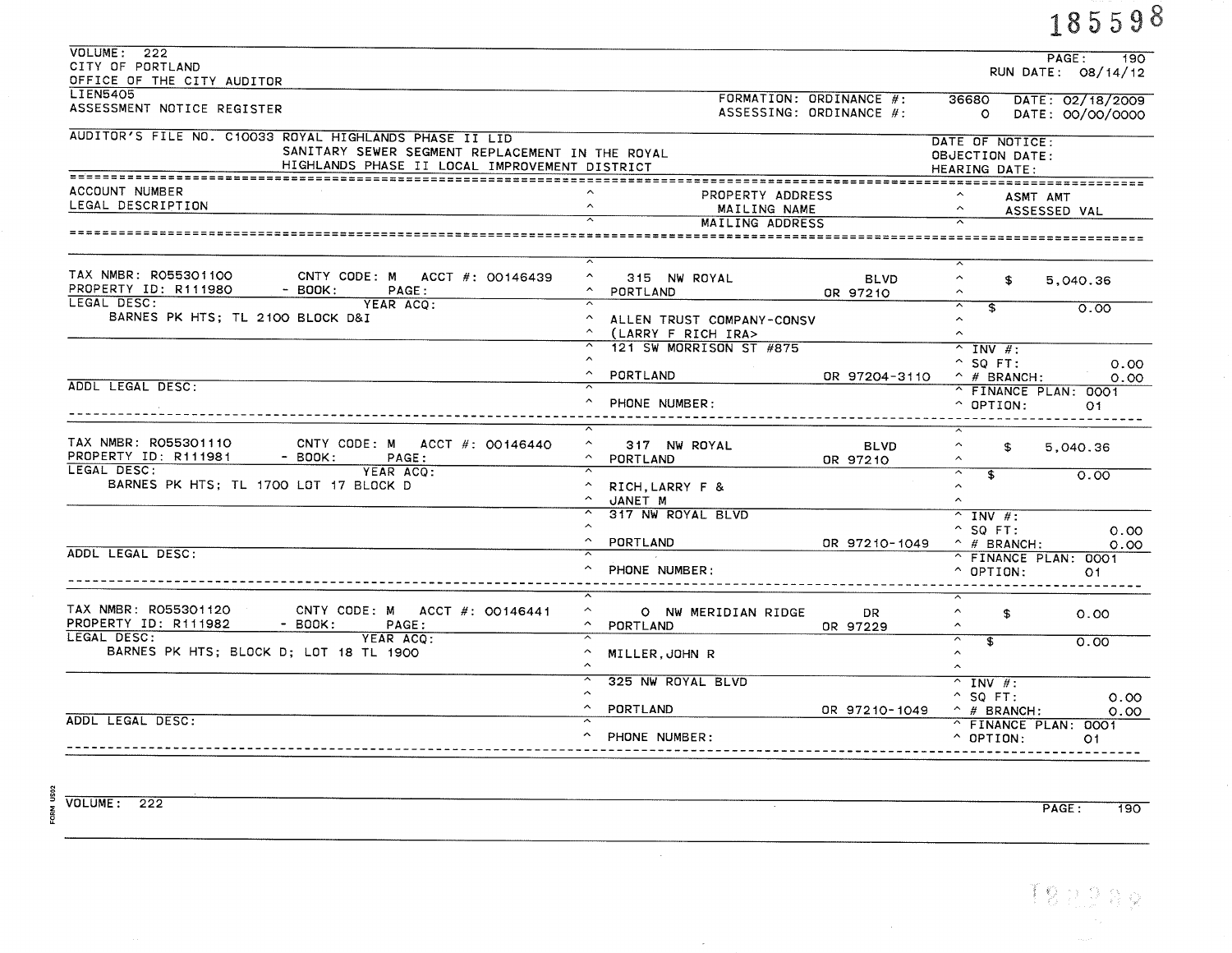## 185598

 $\mathcal{A}^{\mathcal{A}}_{\mathcal{A}}$ 

| VOLUME: 222<br>CITY OF PORTLAND                                                                                                                            | PAGE:<br>191<br>RUN DATE: 08/14/12                                                                                                                                                         |
|------------------------------------------------------------------------------------------------------------------------------------------------------------|--------------------------------------------------------------------------------------------------------------------------------------------------------------------------------------------|
| OFFICE OF THE CITY AUDITOR<br><b>LIEN5405</b>                                                                                                              |                                                                                                                                                                                            |
| ASSESSMENT NOTICE REGISTER                                                                                                                                 | FORMATION: ORDINANCE #:<br>36680 DATE: 02/18/2009<br>ASSESSING: ORDINANCE #:<br>0 DATE: 00/00/0000                                                                                         |
| AUDITOR'S FILE NO. C10033 ROYAL HIGHLANDS PHASE II LID<br>SANITARY SEWER SEGMENT REPLACEMENT IN THE ROYAL<br>HIGHLANDS PHASE II LOCAL IMPROVEMENT DISTRICT | DATE OF NOTICE:<br><b>OBJECTION DATE:</b><br>HEARING DATE:                                                                                                                                 |
|                                                                                                                                                            |                                                                                                                                                                                            |
| ACCOUNT NUMBER<br>LEGAL DESCRIPTION                                                                                                                        | PROPERTY ADDRESS<br>ASMT AMT<br>$\hat{ }$<br>$\hat{\phantom{a}}$<br>MAILING NAME<br>ASSESSED VAL                                                                                           |
|                                                                                                                                                            | MAILING ADDRESS<br>---------------------------                                                                                                                                             |
| TAX NMBR: R731000010<br>CNTY CODE: M ACCT #: 00146442<br>PROPERTY ID: R263061<br>- BOOK:<br>PAGE:                                                          | ≂<br>$\hat{\phantom{a}}$<br><b>BLVD</b><br>$\hat{\phantom{a}}$<br>220 NW SKYLINE<br>S.<br>5,040.36<br>$\hat{\phantom{a}}$<br>A PORTLAND<br>OR 97210                                        |
| LEGAL DESC:<br>YEAR ACQ:<br>ROYAL; LOT 1 BLOCK 1                                                                                                           | ≂<br>$\overline{\phantom{1}}$<br>$\overline{\mathbf{f}}$<br>0.00<br>$\sim$<br>COSGROVE, PAUL S &<br>$\hat{ }$<br>$\sim$<br>DOTTEN, KATHLEEN C                                              |
|                                                                                                                                                            | 220 NW SKYLINE BLVD<br>$\hat{C}$ INV #:<br>$^{\circ}$ SQ FT:<br>0.00<br>$\sim$<br>PORTLAND<br>OR 97210-1069<br>$\hat{ }$ # BRANCH:<br>0.00                                                 |
| ADDL LEGAL DESC:                                                                                                                                           | ^ FINANCE PLAN: 0001<br>$\hat{C}$ OPTION:<br>PHONE NUMBER:<br>O1                                                                                                                           |
| TAX NMBR: R731000030<br>CNTY CODE: M ACCT #: 00146443<br>PROPERTY ID: R263062<br>$-$ BOOK:<br>PAGE:                                                        | $\hat{\phantom{a}}$<br><b>BLVD</b><br>$\hat{\phantom{a}}$<br>5,040.36<br>224 NW SKYLINE<br>S.<br>OR 97210<br>$\hat{ }$<br>PORTLAND<br>$\hat{ }$                                            |
| LEGAL DESC:<br>YEAR ACQ:<br>ROYAL; LOT 2 BLOCK 1                                                                                                           | $\overline{\phantom{1}}$<br>≂<br>$\overline{\mathbf{s}}$<br>0.00<br>$\hat{ }$<br>VAN PELT, GREGORY C TR &<br>$\hat{ }$<br>$\hat{ }$<br>VAN PELT, JOAN M TR                                 |
|                                                                                                                                                            | 224 NW SKYLINE BLVD<br>$^{\sim}$ INV #:<br>$\sim$<br>$^{\circ}$ SQ FT:<br>0.00<br>$\hat{ }$ # BRANCH:<br>$\hat{\phantom{a}}$<br>PORTLAND<br>OR 97210-1069<br>0.00                          |
| ADDL LEGAL DESC:                                                                                                                                           | ^ FINANCE PLAN: 0001<br>$\hat{O}$ OPTION:<br>PHONE NUMBER:<br>O <sub>1</sub>                                                                                                               |
| TAX NMBR: R731000050<br>CNTY CODE: M ACCT #: 00146444<br>PROPERTY ID: R263063<br>$-$ BOOK:<br>PAGE:                                                        | ᅐ<br>$\hat{\phantom{a}}$<br>$\widehat{\phantom{a}}$<br>265 NW ROYAL<br><b>BLVD</b><br>\$<br>5.040.36<br>$\hat{\phantom{a}}$<br>$\hat{\phantom{a}}$<br>PORTLAND<br>OR 97210                 |
| LEGAL DESC:<br>YEAR ACO:<br>ROYAL; LOT 3&4 BLOCK 1                                                                                                         | ≂<br>$\overline{\phantom{1}}$<br>$\overline{\mathbf{f}}$<br>0.00<br>$\hat{ }$<br>$\hat{\phantom{1}}$<br>HANSEN, PAUL D &<br>$\hat{\phantom{a}}$<br>$\hat{\phantom{a}}$<br><b>JULIANA E</b> |
|                                                                                                                                                            | 265 NW ROYAL BLVD<br>$^{\sim}$ INV #:<br>$^{\sim}$ SQ FT:<br>0.00<br>$\hat{f}$ # BRANCH:<br>$\hat{\phantom{a}}$<br>PORTLAND<br>OR 97210-1047<br>0.00                                       |
| ADDL LEGAL DESC:                                                                                                                                           | ^ FINANCE PLAN: 0001<br>$\hat{C}$ OPTION:<br>^ PHONE NUMBER:<br>O1                                                                                                                         |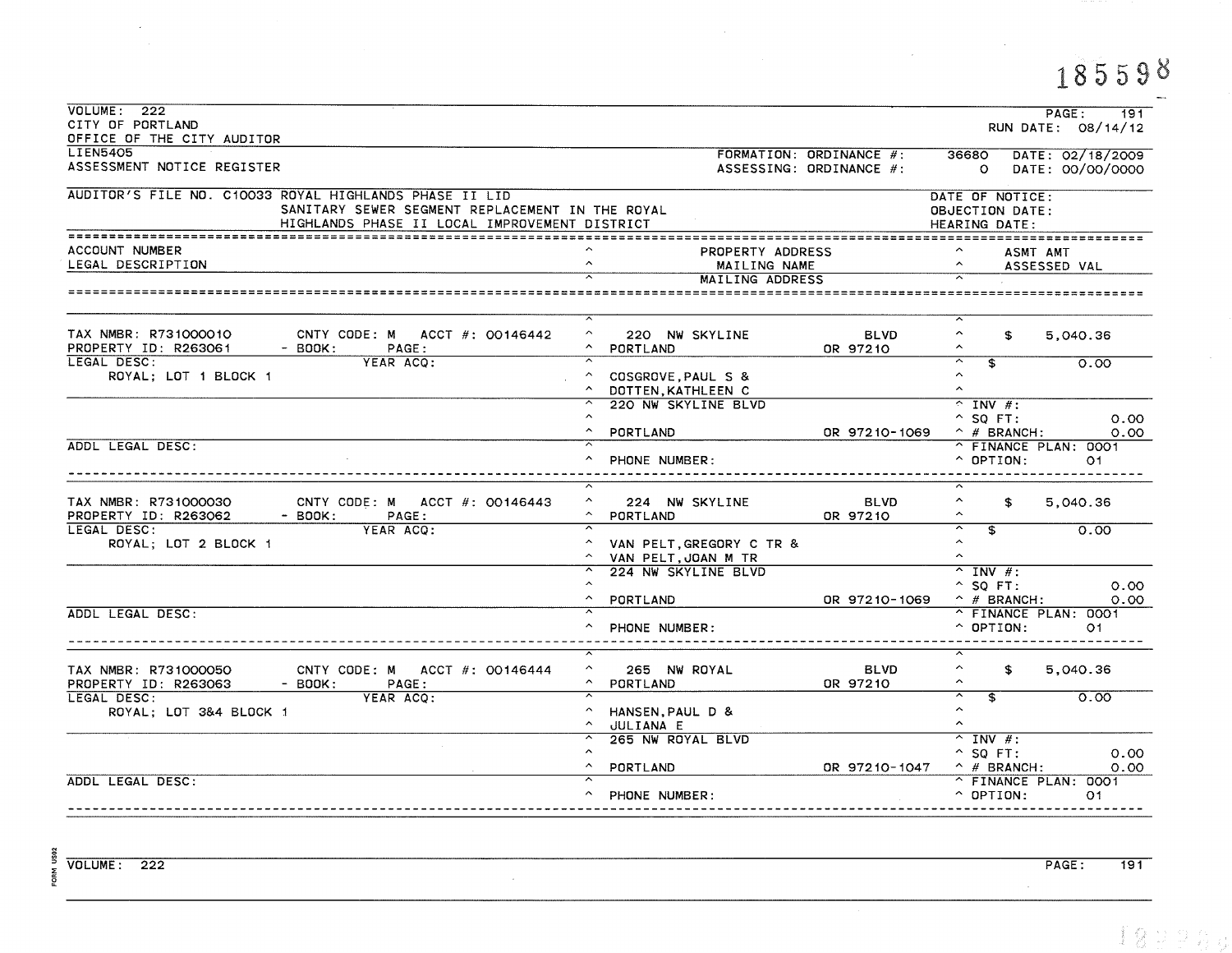|                                                                                                                                                            |                                                                        |                                                     |                         |                                                                                |                                        | $18559$ <sup>§</sup> |
|------------------------------------------------------------------------------------------------------------------------------------------------------------|------------------------------------------------------------------------|-----------------------------------------------------|-------------------------|--------------------------------------------------------------------------------|----------------------------------------|----------------------|
| VOLUTIONE: 222<br>CITY OF PORTLAND<br>OFFICE OF THE CITY AUDITOR                                                                                           |                                                                        |                                                     |                         |                                                                                | PAGE:<br>192<br>RUN DATE: 08/14/12     |                      |
| <b>LIEN5405</b><br>ASSESSMENT NOTICE REGISTER                                                                                                              |                                                                        | FORMATION: ORDINANCE #:<br>ASSESSING: ORDINANCE #:  |                         | 36680<br>$\circ$                                                               | DATE: 02/18/2009<br>DATE: 00/00/0000   |                      |
| AUDITOR'S FILE NO. C10033 ROYAL HIGHLANDS PHASE II LID<br>SANITARY SEWER SEGMENT REPLACEMENT IN THE ROYAL<br>HIGHLANDS PHASE II LOCAL IMPROVEMENT DISTRICT |                                                                        |                                                     |                         | DATE OF NOTICE:<br>OBJECTION DATE:<br>HEARING DATE:                            |                                        |                      |
| ACCOUNT NUMBER<br>LEGAL DESCRIPTION                                                                                                                        | $\hat{\phantom{a}}$                                                    | PROPERTY ADDRESS<br>MAILING NAME<br>MAILING ADDRESS |                         |                                                                                | ASMT AMT<br>ASSESSED VAL               |                      |
|                                                                                                                                                            |                                                                        |                                                     |                         |                                                                                |                                        |                      |
| TAX NMBR: R731000150<br>CNTY CODE: M ACCT #: 00146445<br>PROPERTY ID: R263064<br>$-$ BOOK:<br>PAGE:                                                        | $\hat{\phantom{a}}$<br>325 NW ROYAL<br>$\sim$<br>PORTLAND              |                                                     | <b>BLVD</b><br>OR 97210 | $\hat{\phantom{a}}$<br>\$<br>$\hat{\phantom{a}}$                               | 5,040.36                               |                      |
| LEGAL DESC:<br>YEAR ACQ:<br>ROYAL; LOT 1 BLOCK 2                                                                                                           | $\hat{\phantom{a}}$<br>MILLER, JOHN R &<br>$\sim$<br>MILLER, COLLEEN T |                                                     |                         | $\overline{\phantom{1}}$<br>\$<br>$\hat{\phantom{a}}$<br>$\boldsymbol{\wedge}$ | 0.00                                   |                      |
| ADDL LEGAL DESC:                                                                                                                                           | 325 NW ROYAL BLVD<br>$\sim$<br>PORTLAND                                |                                                     | OR 97210-1049           | $^{\wedge}$ INV #:<br>$^{\circ}$ SQ FT:<br>$\hat{p}$ # BRANCH:                 | 0.00<br>0.00                           |                      |
|                                                                                                                                                            | PHONE NUMBER:                                                          |                                                     |                         | $^{\circ}$ OPTION:                                                             | ^ FINANCE PLAN: 0001<br>O <sub>1</sub> |                      |
| TAX NMBR: R731000200<br>CNTY CODE: M ACCT $#$ : 00146446<br>PROPERTY ID: R263065<br>$-$ BOOK:<br>PAGE:                                                     | $\hat{\phantom{a}}$<br>425 NW ROYAL<br>$\sim$<br>PORTLAND              |                                                     | <b>BLVD</b><br>OR 97210 | $\hat{\phantom{1}}$<br>\$                                                      | 5,040.36                               |                      |
| LEGAL DESC:<br>YEAR ACQ:<br>ROYAL; LOT 2&3 BLOCK 2                                                                                                         | $\overline{\phantom{a}}$<br>$\sim$<br>MURPHY, EDWARD N TR              | (FBO IVA LOU MADDEN TRUST II                        |                         | $\overline{ }$<br>\$<br>$\hat{~}$<br>$\hat{ }$                                 | 0.00                                   |                      |
| ADDL LEGAL DESC:                                                                                                                                           | % DEE MADDEN<br>425 NW ROYAL BLVD<br>$\sim$<br>PORTLAND<br>$\sim$      |                                                     | OR 97210-1051           | $^{\sim}$ INV $\#$ :<br>$^{\circ}$ SQ FT:<br>$\hat{ }$ # BRANCH:               | 0.00<br>0.00                           |                      |
|                                                                                                                                                            | PHONE NUMBER:                                                          |                                                     |                         | $^{\circ}$ OPTION:                                                             | ^ FINANCE PLAN: 0001<br>01             |                      |
| TAX NMBR: R731000300<br>CNTY CODE: M ACCT #: 00146447<br>PROPERTY ID: R263066<br>$-$ BOOK:<br>PAGE:                                                        | $\sim$<br>6401 NW WINSTON<br>$\sim$<br>PORTLAND                        |                                                     | DR.<br>OR 97210         | $\hat{\phantom{a}}$<br>s.<br>$\hat{\phantom{a}}$                               | 5,040.36                               |                      |
| LEGAL DESC:<br>YEAR ACO:<br>ROYAL; LOT 1 BLOCK 3                                                                                                           | ≂<br>$\sim$<br>RUBIN, GLENN J &<br>$\sim$<br>MONET M                   |                                                     |                         | ⊼<br>$\overline{\mathbf{s}}$<br>$\hat{\phantom{a}}$<br>$\hat{\phantom{a}}$     | 0.00                                   |                      |
|                                                                                                                                                            | 6401 NW WINSTON DR<br>$\hat{\phantom{a}}$<br>PORTLAND                  |                                                     | OR 97210-1054           | $\hat{ }$ INV #:<br>$^{\circ}$ SQ FT:<br>$\hat{ }$ # BRANCH:                   | 0.00<br>0.00                           |                      |
| ADDL LEGAL DESC:                                                                                                                                           | PHONE NUMBER:                                                          |                                                     |                         | $^{\circ}$ OPTION:                                                             | ^ FINANCE PLAN: 0001<br>01             |                      |

 $\sim$ 

 $\frac{8}{2}$ <br> $\times$  VOLUME: 222

 $\sim$ 

 $\sim 10$ 

 $\sim 80$ 

 $PAGE:$  $\overline{192}$ 

feppa j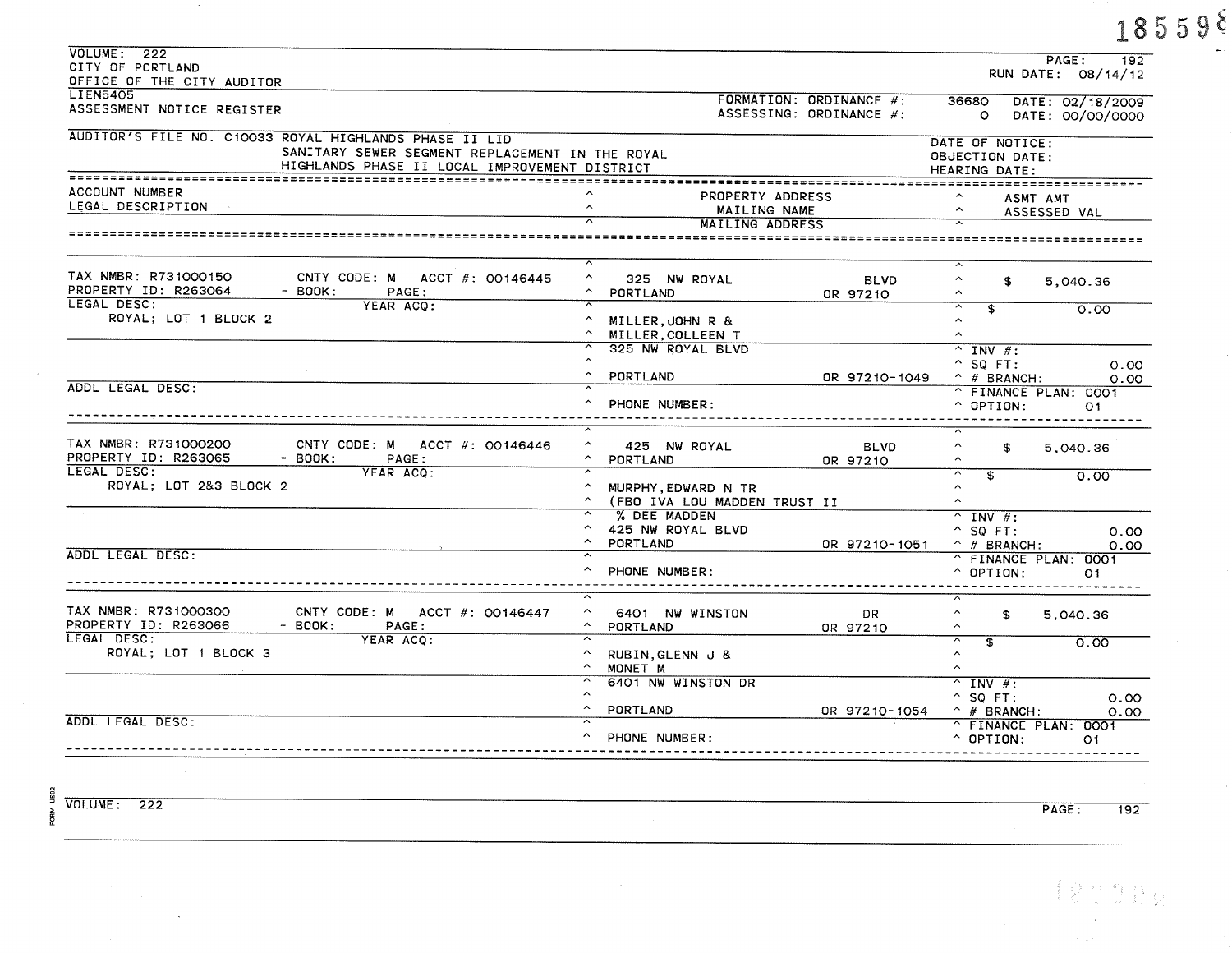## 185598

| VOLUTIONE: 222<br>CITY OF PORTLAND<br>OFFICE OF THE CITY AUDITOR                                                                                           |                                                                                    |                                                    |                                                                                                              | PAGE:<br>193<br>RUN DATE: $08/14/12$ |
|------------------------------------------------------------------------------------------------------------------------------------------------------------|------------------------------------------------------------------------------------|----------------------------------------------------|--------------------------------------------------------------------------------------------------------------|--------------------------------------|
| <b>LIEN5405</b><br>ASSESSMENT NOTICE REGISTER                                                                                                              |                                                                                    | FORMATION: ORDINANCE #:<br>ASSESSING: ORDINANCE #: | 36680<br>$\circ$                                                                                             | DATE: 02/18/2009<br>DATE: 00/00/0000 |
| AUDITOR'S FILE NO. C10033 ROYAL HIGHLANDS PHASE II LID<br>SANITARY SEWER SEGMENT REPLACEMENT IN THE ROYAL<br>HIGHLANDS PHASE II LOCAL IMPROVEMENT DISTRICT |                                                                                    |                                                    | DATE OF NOTICE:<br>OBJECTION DATE:<br>HEARING DATE:                                                          |                                      |
| ACCOUNT NUMBER<br>LEGAL DESCRIPTION                                                                                                                        | PROPERTY ADDRESS<br>$\hat{\phantom{a}}$<br>MAILING NAME<br>MAILING ADDRESS         |                                                    | ASMT AMT<br>$\hat{\phantom{a}}$                                                                              | ASSESSED VAL                         |
|                                                                                                                                                            |                                                                                    |                                                    |                                                                                                              |                                      |
| TAX NMBR: R731000560<br>CNTY CODE: M ACCT $#$ : 00146448<br>PROPERTY ID: R263073<br>$-$ BOOK:<br>PAGE:                                                     | $\overline{\phantom{a}}$<br>$\hat{\phantom{a}}$<br>$\hat{\phantom{a}}$<br>PORTLAND | OR 97210                                           | $\sim$<br>$\hat{\phantom{a}}$<br>\$<br>ㅅ                                                                     | 5,040.36                             |
| LEGAL DESC:<br>YEAR ACQ:<br>ROYAL; LOT 8 BLOCK 3                                                                                                           | RUBIN, GLENN J & MONET M<br>$\hat{\phantom{a}}$                                    |                                                    | $\overline{\widehat{\phantom{c}}}\hspace{0.1cm}$<br>$\overline{\mathbf{s}}$<br>$\sim$<br>$\hat{\phantom{a}}$ | 0.00                                 |
|                                                                                                                                                            | 6401 NW WINSTON DR<br>$\sim$<br>$\sim$<br>PORTLAND                                 | OR 97210                                           | $^{\sim}$ INV #:<br>$^{\circ}$ SQ FT:<br>$^{\wedge}$ # BRANCH:                                               | 0.00<br>0.00                         |
| ADDL LEGAL DESC:                                                                                                                                           | ≂<br>$\sim$<br>PHONE NUMBER:                                                       |                                                    | ^ FINANCE PLAN: 0001<br>$\hat{ }$ OPTION:                                                                    | O <sub>1</sub>                       |
| TAX NMBR: R731000600<br>CNTY CODE: M ACCT $\#$ : 00146449<br>PROPERTY ID: R263074<br>$-$ BOOK:<br>PAGE:<br>LEGAL DESC:<br>YEAR ACQ:                        | $\hat{\phantom{a}}$<br>6323 NW MANOR<br>$\sim$<br>PORTLAND                         | DR.<br>OR 97210                                    | $\hat{\phantom{a}}$<br>\$<br>$\hat{\phantom{1}}$<br>≂<br>$\overline{\mathbf{s}}$                             | 5.040.36<br>0.00                     |
| ROYAL; LOT 1 BLOCK 4                                                                                                                                       | FULLER, ROBERT B &<br>$\hat{\phantom{a}}$<br>FULLER.LINSEY R<br>6323 NW MANOR DR   |                                                    | $\hat{\phantom{a}}$<br>$\hat{\phantom{a}}$<br>$^{\wedge}$ INV #:                                             |                                      |
| ADDL LEGAL DESC:                                                                                                                                           | $\hat{\phantom{a}}$<br>$\hat{\phantom{a}}$<br>PORTLAND                             | OR 97210-1045                                      | $^{\circ}$ SQ FT:<br>$\hat{ }$ # BRANCH:<br>^ FINANCE PLAN: 0001                                             | 0.00<br>0.00                         |
|                                                                                                                                                            | PHONE NUMBER:                                                                      |                                                    | $^{\circ}$ OPTION:                                                                                           | O <sub>1</sub>                       |
| TAX NMBR: R731000640<br>CNTY CODE: M ACCT #: 00146450<br>PROPERTY ID: R263075<br>$-$ BOOK:<br>PAGE:                                                        | ^<br>340 NW ROYAL<br>$\widehat{\phantom{a}}$<br>PORTLAND<br>≂                      | <b>BLVD</b><br>OR 97210                            | ㅈ<br>$\hat{\phantom{a}}$<br>$\mathbf{E}$<br>$\hat{\phantom{a}}$                                              | 5,040.36                             |
| LEGAL DESC:<br>YEAR ACQ:<br>ROYAL; LOT 2 BLOCK 4                                                                                                           | $\hat{\phantom{1}}$<br>WONG, EILEEN A TR<br>$\hat{\phantom{a}}$                    |                                                    | $\overline{ }$<br>$\overline{\mathbf{f}}$<br>$\sim$<br>$\hat{\phantom{a}}$                                   | 0.00                                 |
|                                                                                                                                                            | 340 NW ROYAL BLVD<br>$\hat{\phantom{a}}$<br>$\hat{\phantom{a}}$<br>PORTLAND        | DR 97210-1050                                      | $\overline{N}$ INV #:<br>$^{\circ}$ SQ FT:<br>$\land$ # BRANCH:                                              | 0.00<br>0.00                         |
| ADDL LEGAL DESC:                                                                                                                                           | $\hat{ }$<br>PHONE NUMBER:                                                         |                                                    | ^ FINANCE PLAN: 0001<br>$\hat{ }$ OPTION:                                                                    | 01                                   |

 $\mathcal{L}$ 

FORM US02

 $\sim 10^7$ 

PAGE:  $193$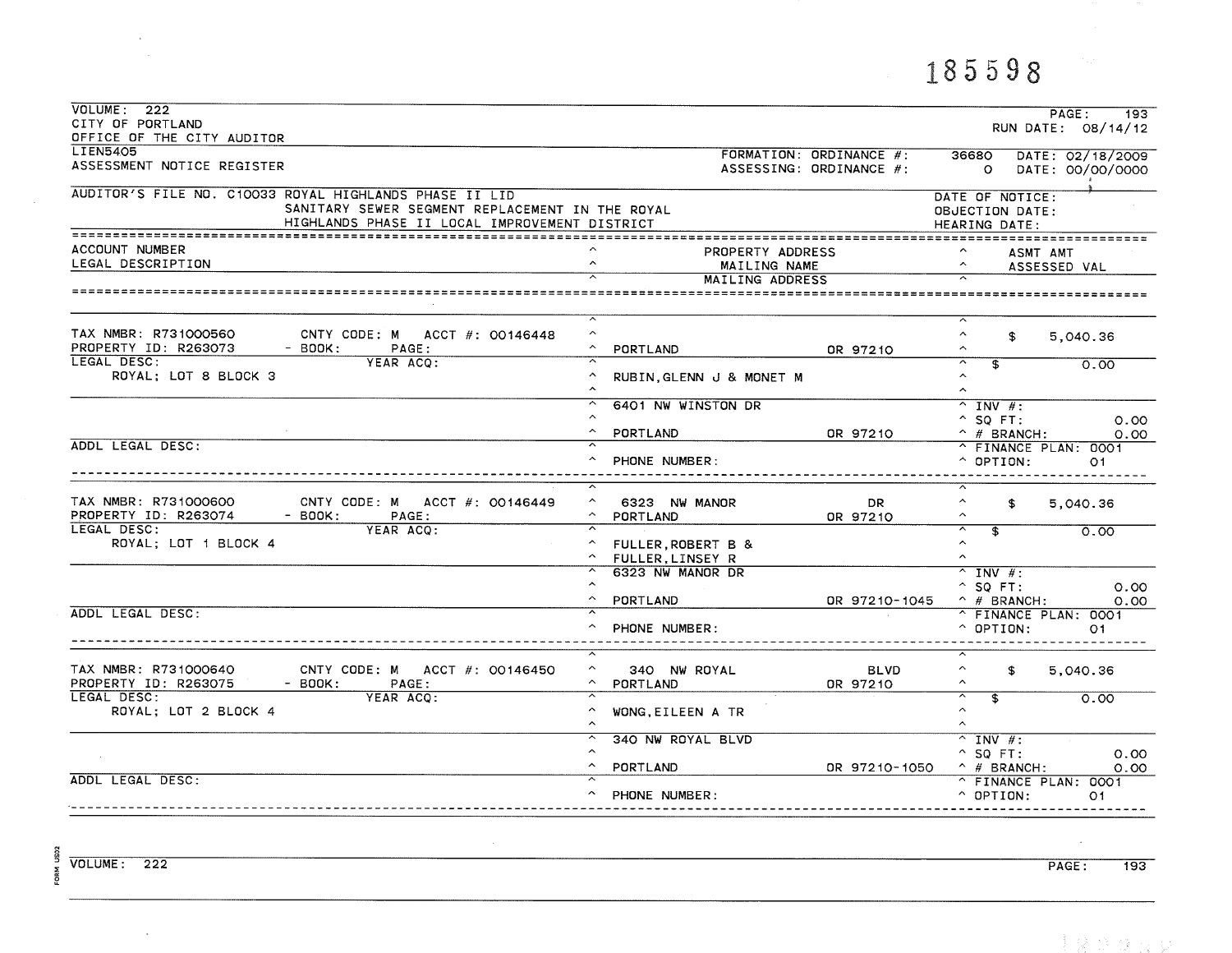|                                                                                                                                                            |                             |                                  | 185598                                                        |
|------------------------------------------------------------------------------------------------------------------------------------------------------------|-----------------------------|----------------------------------|---------------------------------------------------------------|
| VOLUTIONE: 222                                                                                                                                             |                             |                                  | PAGE:<br>194                                                  |
| CITY OF PORTLAND<br>OFFICE OF THE CITY AUDITOR                                                                                                             |                             |                                  | RUN DATE: 08/14/12                                            |
| <b>LIEN5405</b>                                                                                                                                            |                             | FORMATION: ORDINANCE #:          | 36680<br>DATE: 02/18/2009                                     |
| ASSESSMENT NOTICE REGISTER                                                                                                                                 |                             | ASSESSING: ORDINANCE #:          | DATE: 00/00/0000<br>$\circ$                                   |
| AUDITOR'S FILE NO. C10033 ROYAL HIGHLANDS PHASE II LID<br>SANITARY SEWER SEGMENT REPLACEMENT IN THE ROYAL<br>HIGHLANDS PHASE II LOCAL IMPROVEMENT DISTRICT |                             |                                  | DATE OF NOTICE:<br>OBJECTION DATE:<br>HEARING DATE:           |
| ACCOUNT NUMBER                                                                                                                                             |                             |                                  |                                                               |
| LEGAL DESCRIPTION                                                                                                                                          |                             | PROPERTY ADDRESS<br>MAILING NAME | $\hat{\phantom{a}}$<br>ASMT AMT<br>$\sim$                     |
|                                                                                                                                                            |                             | MAILING ADDRESS                  | ASSESSED VAL                                                  |
|                                                                                                                                                            |                             |                                  |                                                               |
| TAX NMBR: R731000680<br>CNTY CODE: M ACCT #: 00146451                                                                                                      | $\hat{\phantom{a}}$         |                                  | $\hat{\phantom{a}}$<br>$\mathbf{r}$<br>5.040.36               |
| PROPERTY ID: R263076<br>- BOOK:<br>PAGE:                                                                                                                   | PORTLAND                    | OR 97210                         | $\hat{ }$                                                     |
| LEGAL DESC:<br>YEAR ACO:                                                                                                                                   |                             |                                  | ᅮ<br>$\overline{\mathbf{f}}$<br>0.00                          |
| ROYAL; LOT 3 BLOCK 4                                                                                                                                       | MAIN STREET DEVELOPMENT INC | $\hat{ }$<br>$\hat{\phantom{a}}$ |                                                               |
|                                                                                                                                                            | PO BOX 91096                |                                  | $^{\sim}$ INV #:                                              |
|                                                                                                                                                            | $\sim$                      |                                  | $^{\circ}$ SO FT:<br>0.00                                     |
| ADDL LEGAL DESC:                                                                                                                                           | PORTLAND                    | OR 97291                         | $\hat{p}$ # BRANCH:<br>0.00                                   |
|                                                                                                                                                            | PHONE NUMBER:               |                                  | ^ FINANCE PLAN: 0001<br>$^{\circ}$ OPTION:<br>O1.             |
| TAX NMBR: R731000720<br>CNTY CODE: M ACCT $#$ : 00146452<br>PROPERTY ID: R263077<br>- $BOOK:$<br>PAGE:                                                     | 360 NW ROYAL<br>PORTLAND    | <b>BLVD</b><br>OR 97210          | $\hat{\phantom{a}}$<br>S.<br>5,040.36<br>$\hat{\phantom{a}}$  |
| LEGAL DESC:<br>YEAR ACO:<br>ROYAL; LOT 4 BLOCK 4                                                                                                           | GIFFORD, THOMAS W           |                                  | Y<br>\$<br>0.00<br>$\hat{\phantom{a}}$<br>$\hat{\phantom{a}}$ |
|                                                                                                                                                            | 360 NW ROYAL BLVD           |                                  | $^{\sim}$ INV #:                                              |
|                                                                                                                                                            | PORTLAND                    | OR 97210-1050                    | $^{\circ}$ SQ FT:<br>0.00<br>$^{\sim}$ # BRANCH:<br>0.00      |
| ADDL LEGAL DESC:                                                                                                                                           |                             |                                  | ^ FINANCE PLAN: 0001                                          |
|                                                                                                                                                            | PHONE NUMBER:               |                                  | $\hat{ }$ OPTION:<br>O <sub>1</sub>                           |
| TAX NMBR: R731000760<br>CNTY CODE: M ACCT $#$ : 00146453                                                                                                   | ^ 6424 NW WINSTON           | <b>DR</b>                        | $\hat{\phantom{a}}$<br>\$<br>5,040.36                         |
| PROPERTY ID: R263078<br>$-$ BOOK:<br>PAGE:                                                                                                                 | ^ PORTLAND                  | OR 97210                         | $\hat{\phantom{a}}$                                           |
| LEGAL DESC:<br>YEAR ACO:<br>ROYAL; LOT 5 BLOCK 4                                                                                                           | $\land$ NEE, JOHN &         |                                  | ≂<br>£.<br>0.00<br>$\hat{\phantom{a}}$                        |
|                                                                                                                                                            | ^ SHARON                    |                                  | $\hat{\phantom{a}}$                                           |
|                                                                                                                                                            | 6424 NW WINSTON DR          |                                  | $^{\sim}$ INV #:                                              |
|                                                                                                                                                            | $\sim$                      |                                  | $^{\circ}$ SQ FT:<br>0.00                                     |
| ADDL LEGAL DESC:                                                                                                                                           | PORTLAND                    | OR 97210                         | $^{\wedge}$ # BRANCH:<br>0.00                                 |
|                                                                                                                                                            | PHONE NUMBER:               |                                  | ^ FINANCE PLAN: 0001<br>$^{\circ}$ OPTION:<br>O <sub>1</sub>  |

 $\frac{8}{2}$ <br>  $\frac{222}{2}$ <br>  $\frac{222}{2}$ 

PAGE:  $\overline{194}$ 

 $\lambda$ 

 $192238$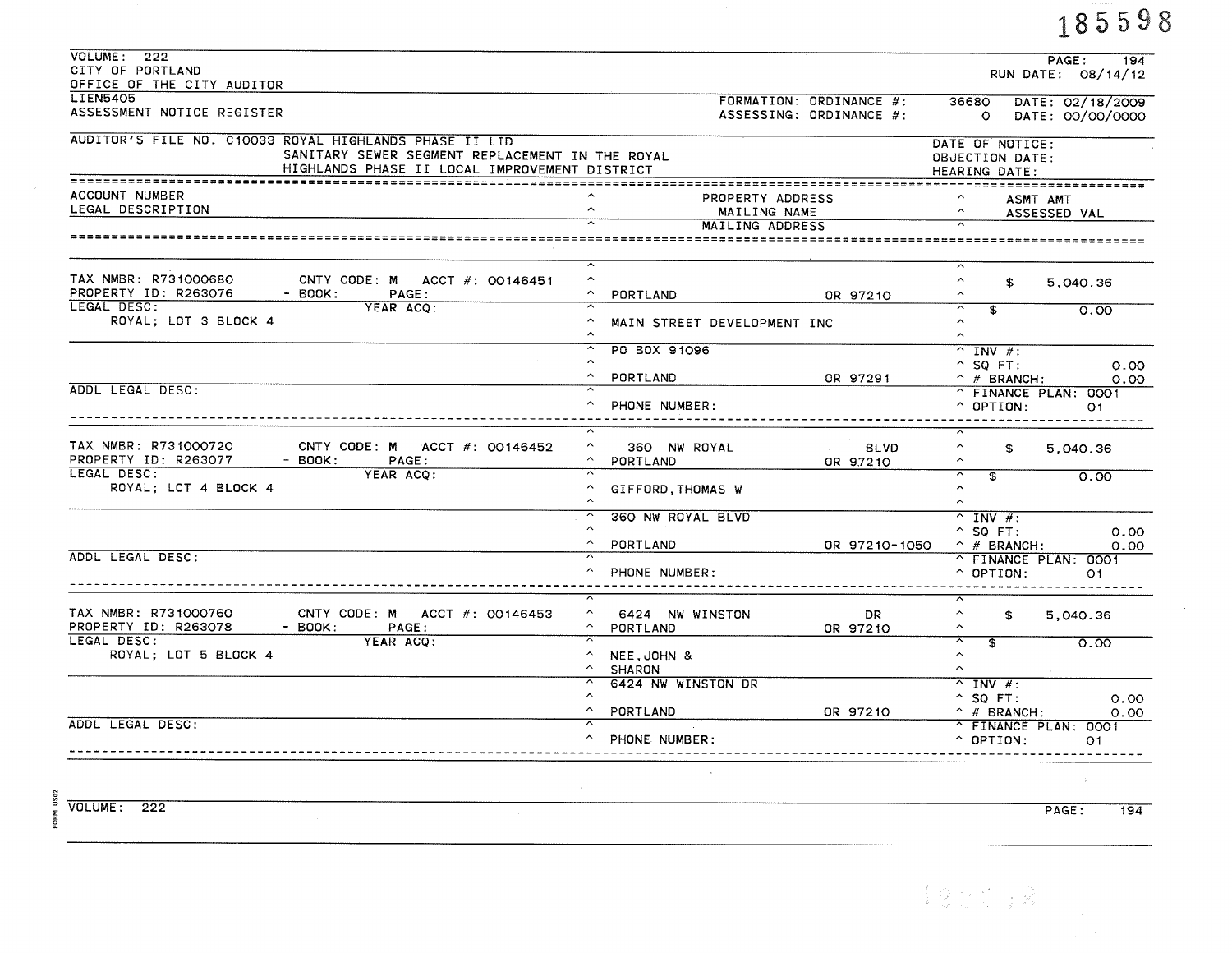185598

| VOLUME: 222                                                            |                                          |                         |                                                                              | PAGE:<br>195                                                  |
|------------------------------------------------------------------------|------------------------------------------|-------------------------|------------------------------------------------------------------------------|---------------------------------------------------------------|
| CITY OF PORTLAND                                                       |                                          |                         |                                                                              | RUN DATE: 08/14/12                                            |
| OFFICE OF THE CITY AUDITOR<br><b>LIEN5405</b>                          |                                          |                         |                                                                              |                                                               |
| ASSESSMENT NOTICE REGISTER                                             |                                          | FORMATION: ORDINANCE #: | 36680                                                                        | DATE: 02/18/2009                                              |
|                                                                        |                                          | ASSESSING: ORDINANCE #: | $\circ$                                                                      | DATE: 00/00/0000                                              |
| AUDITOR'S FILE NO. C10033 ROYAL HIGHLANDS PHASE II LID                 |                                          |                         |                                                                              |                                                               |
| SANITARY SEWER SEGMENT REPLACEMENT IN THE ROYAL                        |                                          |                         | DATE OF NOTICE:<br>OBJECTION DATE:                                           |                                                               |
| HIGHLANDS PHASE II LOCAL IMPROVEMENT DISTRICT                          |                                          |                         | HEARING DATE:                                                                |                                                               |
|                                                                        |                                          |                         |                                                                              |                                                               |
| ACCOUNT NUMBER                                                         | PROPERTY ADDRESS                         |                         | ASMT AMT                                                                     |                                                               |
| LEGAL DESCRIPTION                                                      | $\hat{\phantom{a}}$<br>MAILING NAME      |                         | $\hat{\phantom{a}}$                                                          | ASSESSED VAL                                                  |
|                                                                        | MAILING ADDRESS                          |                         |                                                                              |                                                               |
|                                                                        |                                          |                         |                                                                              |                                                               |
|                                                                        | ≂                                        |                         |                                                                              |                                                               |
| TAX NMBR: R731000800<br>CNTY CODE: M ACCT #: 00146454                  | $\hat{\phantom{a}}$                      |                         | $\hat{\phantom{a}}$<br>\$                                                    | 5,040.36                                                      |
| PROPERTY ID: R263079<br>$-$ BOOK:<br>PAGE:<br>LEGAL DESC:<br>YEAR ACO: | $\hat{\phantom{a}}$<br>PORTLAND          | OR 97210                | $\hat{\phantom{a}}$                                                          |                                                               |
| ROYAL; LOT 6 BLOCK 4                                                   | $\widehat{\phantom{a}}$<br>NEE, JOHN &   |                         | ক<br>$\overline{\phantom{a}}$<br>$\hat{ }$                                   | 0.00                                                          |
|                                                                        | $\widehat{\phantom{m}}$<br><b>SHARON</b> |                         | $\hat{ }$                                                                    |                                                               |
|                                                                        | 6424 NW WINSTON DR                       |                         | $^{\sim}$ INV #:                                                             |                                                               |
|                                                                        | $\widehat{\phantom{a}}$                  |                         | $^{\wedge}$ SQ FT:                                                           | 0.00                                                          |
|                                                                        | $\hat{\phantom{a}}$<br>PORTLAND          | OR 97210                | $^{\wedge}$ # BRANCH:                                                        | 0.00                                                          |
| ADDL LEGAL DESC:                                                       |                                          |                         | ^ FINANCE PLAN: 0001                                                         |                                                               |
|                                                                        | $\hat{\phantom{a}}$<br>PHONE NUMBER:     |                         | $\hat{ }$ OPTION:                                                            | O1                                                            |
|                                                                        | ⊼                                        |                         |                                                                              |                                                               |
| TAX NMBR: R731000840<br>CNTY CODE: M ACCT #: 00146455                  | $\hat{\phantom{a}}$                      |                         | $\hat{\phantom{a}}$                                                          |                                                               |
| PROPERTY ID: R263080<br>$-$ BOOK:<br>PAGE:                             | $\widehat{\phantom{a}}$<br>PORTLAND      | OR 97210                | \$<br>$\sim$                                                                 | 5,040.36                                                      |
| LEGAL DESC:<br>YEAR ACO:                                               |                                          |                         | ⊼<br>$\mathbf{S}$                                                            | 0.00                                                          |
| ROYAL; LOT 7 BLOCK 4                                                   | $\hat{\phantom{a}}$<br>NEE, JOHN &       |                         | $\hat{\phantom{a}}$                                                          |                                                               |
|                                                                        | $\sim$<br><b>SHARON</b>                  |                         | $\hat{ }$                                                                    |                                                               |
|                                                                        | 6424 NW WINSTON DR                       |                         | $^{\sim}$ INV #:                                                             |                                                               |
|                                                                        | $\hat{\phantom{a}}$                      |                         | $^{\circ}$ SQ FT:                                                            | 0.00                                                          |
| ADDL LEGAL DESC:                                                       | PORTLAND                                 | OR 97210                | $^{\wedge}$ # BRANCH:                                                        | 0.00                                                          |
|                                                                        | PHONE NUMBER:                            |                         | ^ FINANCE PLAN: 0001                                                         |                                                               |
|                                                                        |                                          |                         | $^{\circ}$ OPTION:                                                           | O <sub>1</sub>                                                |
|                                                                        |                                          |                         | ⊼                                                                            |                                                               |
| TAX NMBR: R731000880<br>CNTY CODE: M ACCT #: 00146456                  | $\hat{\phantom{a}}$                      |                         | $\widehat{\phantom{a}}$<br>\$                                                | 0.00                                                          |
| PROPERTY ID: R263081<br>$-$ BOOK:<br>PAGE:<br>LEGAL DESC:<br>YEAR ACQ: | $\sim$<br>PORTLAND                       | OR 97210                | $\hat{\phantom{a}}$                                                          |                                                               |
| ROYAL; LOT 8 BLOCK 4                                                   | $\hat{\phantom{a}}$<br>WONG EILEEN A TR  |                         | $\overline{\phantom{1}}$<br>$\overline{\mathfrak{s}}$<br>$\hat{\phantom{a}}$ | $\overline{\overline{\mathrm{o}}\cdot\overline{\mathrm{oo}}}$ |
|                                                                        |                                          |                         | $\hat{ }$                                                                    |                                                               |
|                                                                        | 340 NW ROYAL BLVD                        |                         | $^{\sim}$ INV #:                                                             |                                                               |
|                                                                        |                                          |                         | $^{\circ}$ SQ FT:                                                            | 0.00                                                          |
|                                                                        | PORTLAND                                 | OR 97210-1050           | $^{\wedge}$ # BRANCH:                                                        | 0.00                                                          |
| ADDL LEGAL DESC:                                                       |                                          |                         | ^ FINANCE PLAN: 0001                                                         |                                                               |
|                                                                        | PHONE NUMBER:                            |                         | $^{\circ}$ OPTION:                                                           | O <sub>1</sub>                                                |
|                                                                        |                                          |                         |                                                                              |                                                               |

FORM US02 **VOLUME: 222** 

 $\sim$   $\sim$ 

 $\sim$ 

 $\sim 10^6$ 

PAGE:  $\overline{195}$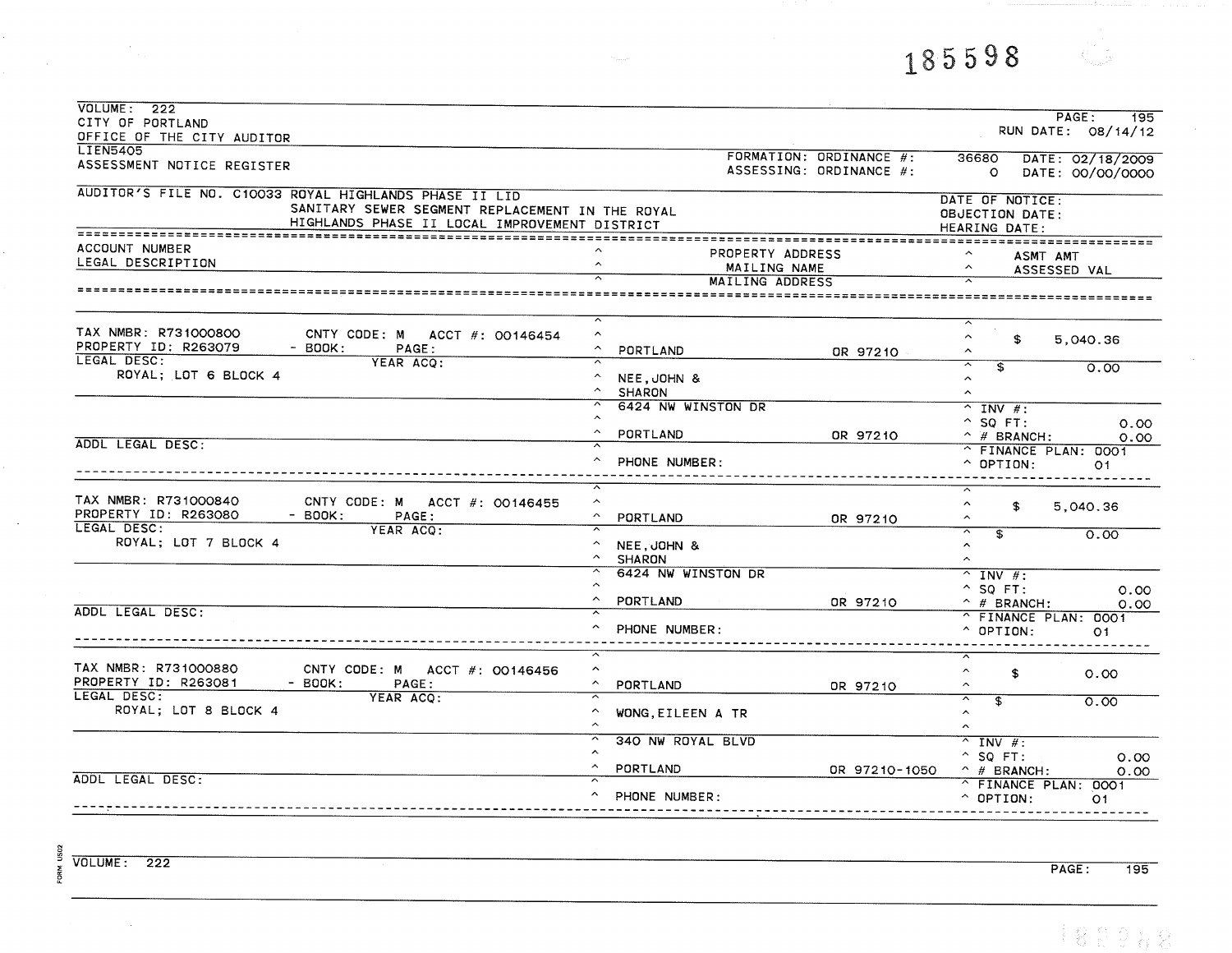|                                                                                                        |                                                                                            |                                                    |                                                 | 185598                               |
|--------------------------------------------------------------------------------------------------------|--------------------------------------------------------------------------------------------|----------------------------------------------------|-------------------------------------------------|--------------------------------------|
| VOLUME: 222                                                                                            |                                                                                            |                                                    |                                                 | PAGE:<br>196                         |
| CITY OF PORTLAND                                                                                       |                                                                                            |                                                    |                                                 | RUN DATE: 08/14/12                   |
| OFFICE OF THE CITY AUDITOR<br><b>LIEN5405</b>                                                          |                                                                                            |                                                    |                                                 |                                      |
| ASSESSMENT NOTICE REGISTER                                                                             |                                                                                            | FORMATION: ORDINANCE #:<br>ASSESSING: ORDINANCE #: | 36680<br>$\Omega$                               | DATE: 02/18/2009<br>DATE: 00/00/0000 |
| AUDITOR'S FILE NO. C10033 ROYAL HIGHLANDS PHASE II LID                                                 |                                                                                            |                                                    | DATE OF NOTICE:                                 |                                      |
| SANITARY SEWER SEGMENT REPLACEMENT IN THE ROYAL<br>HIGHLANDS PHASE II LOCAL IMPROVEMENT DISTRICT       |                                                                                            |                                                    | OBJECTION DATE:<br>HEARING DATE:                |                                      |
| ACCOUNT NUMBER                                                                                         |                                                                                            |                                                    |                                                 |                                      |
| LEGAL DESCRIPTION                                                                                      | PROPERTY ADDRESS<br>$\lambda$                                                              |                                                    | ASMT AMT                                        |                                      |
|                                                                                                        | MAILING NAME<br>MAILING ADDRESS                                                            |                                                    |                                                 | ASSESSED VAL                         |
|                                                                                                        |                                                                                            |                                                    |                                                 |                                      |
| TAX NMBR: R731000920<br>CNTY CODE: M ACCT $#$ : 00146457                                               | $\hat{\phantom{a}}$                                                                        |                                                    | $\hat{\phantom{a}}$<br>\$                       |                                      |
| PROPERTY ID: R263082<br>$-$ BOOK:<br>PAGE:                                                             | PORTLAND                                                                                   | OR 97210                                           | $\sim$                                          | 0.00                                 |
| LEGAL DESC:<br>YEAR ACO:                                                                               |                                                                                            |                                                    | ⊼<br>T                                          | 0.00                                 |
| ROYAL; LOT 9 BLOCK 4                                                                                   | WONG, EILEEN A TR                                                                          |                                                    | $\hat{\phantom{a}}$<br>$\sim$                   |                                      |
|                                                                                                        | $\overline{ }$<br>340 NW ROYAL BLVD                                                        |                                                    | $\overline{\wedge}$ INV #:                      |                                      |
|                                                                                                        | $\hat{\phantom{a}}$                                                                        |                                                    | $^{\circ}$ SO FT:                               | 0.00                                 |
|                                                                                                        | $\widehat{\phantom{a}}$<br>PORTLAND                                                        | OR 97210-1050                                      | $\hat{ }$ # BRANCH:                             | 0.00                                 |
| ADDL LEGAL DESC:                                                                                       | $\overline{\widehat{\phantom{m}}}$<br>PHONE NUMBER:                                        |                                                    | ^ FINANCE PLAN: 0001<br>$^{\circ}$ OPTION:      | O1.                                  |
|                                                                                                        |                                                                                            |                                                    |                                                 |                                      |
| TAX NMBR: R731000960<br>CNTY CODE: M ACCT #: 00146458<br>PROPERTY ID: R263083                          | $\hat{\phantom{a}}$<br>262 NW ROYAL                                                        | <b>BLVD</b>                                        | $\hat{\phantom{a}}$<br>\$                       | 5,040.36                             |
| - BOOK:<br>PAGE:<br>LEGAL DESC:<br>YEAR ACQ:                                                           | $\hat{\phantom{a}}$<br>PORTLAND                                                            | OR 97210                                           | $\hat{\phantom{a}}$<br>$\overline{\phantom{0}}$ |                                      |
| ROYAL; LOT 1 BLOCK 5                                                                                   | $\hat{\phantom{a}}$<br>VACCARO, GINA M &<br>$\hat{\phantom{a}}$<br><b>BARNES ANTHONY P</b> |                                                    | \$<br>$\hat{ }$<br>$\hat{\phantom{a}}$          | 0.00                                 |
|                                                                                                        | $\sim$<br>262 NW ROYAL BLVD                                                                |                                                    | $\hat{ }$ INV #:                                |                                      |
|                                                                                                        |                                                                                            |                                                    | $^{\circ}$ SQ FT:                               | 0.00                                 |
|                                                                                                        | $\hat{\phantom{a}}$<br>PORTLAND                                                            | OR 97210-1048                                      | $^{\smallfrown}$ # BRANCH:                      | 0.00                                 |
| ADDL LEGAL DESC:                                                                                       | ᅐ<br>PHONE NUMBER:                                                                         |                                                    | ^ FINANCE PLAN: 0001<br>$^{\circ}$ OPTION:      | 01                                   |
|                                                                                                        |                                                                                            |                                                    |                                                 |                                      |
| TAX NMBR: R731001000<br>CNTY CODE: M ACCT $#$ : 00146459<br>PROPERTY ID: R263084<br>$-$ BOOK:<br>PAGE: | $\hat{\phantom{a}}$<br>272 NW ROYAL<br>$\hat{\phantom{a}}$<br>PORTLAND                     | <b>BLVD</b><br>OR 97210                            | $\widehat{\phantom{a}}$<br>\$                   | 5,040.36                             |
| LEGAL DESC:<br>YEAR ACO:                                                                               | ⊼                                                                                          |                                                    | ≂<br>$\overline{\mathbf{s}}$                    | 0.00                                 |
| ROYAL; LOT 2 BLOCK 5                                                                                   | $\hat{\phantom{a}}$<br>BREIVOGEL, JOESPH R                                                 |                                                    | $\hat{ }$<br>$\hat{~}$                          |                                      |
|                                                                                                        | $\sim$<br>272 NW ROYAL BLVD                                                                |                                                    | $^{\sim}$ INV #:                                |                                      |
|                                                                                                        |                                                                                            |                                                    | $^{\circ}$ SQ FT:                               | 0.00                                 |
|                                                                                                        | $\hat{\phantom{a}}$<br><b>PORTLAND</b>                                                     | OR 97210-1048                                      | $\hat{ }$ # BRANCH:                             | 0.00                                 |
| ADDL LEGAL DESC:                                                                                       | PHONE NUMBER:                                                                              |                                                    | ^ FINANCE PLAN: 0001<br>$^{\circ}$ OPTION:      | O <sub>1</sub>                       |

 $\Delta \phi$ 

 $\frac{12}{2}$ <br>  $\frac{12}{2}$ <br>  $\frac{12}{2}$ <br>  $\frac{12}{2}$ <br>  $\frac{12}{2}$ <br>  $\frac{12}{2}$ <br>  $\frac{12}{2}$ <br>  $\frac{12}{2}$ <br>  $\frac{12}{2}$ <br>  $\frac{12}{2}$ 

 $\sim 10$ 

 $\varphi$  .

**Contract** 

 $PAGE:$  $\overline{196}$ 

 $T82288 - m$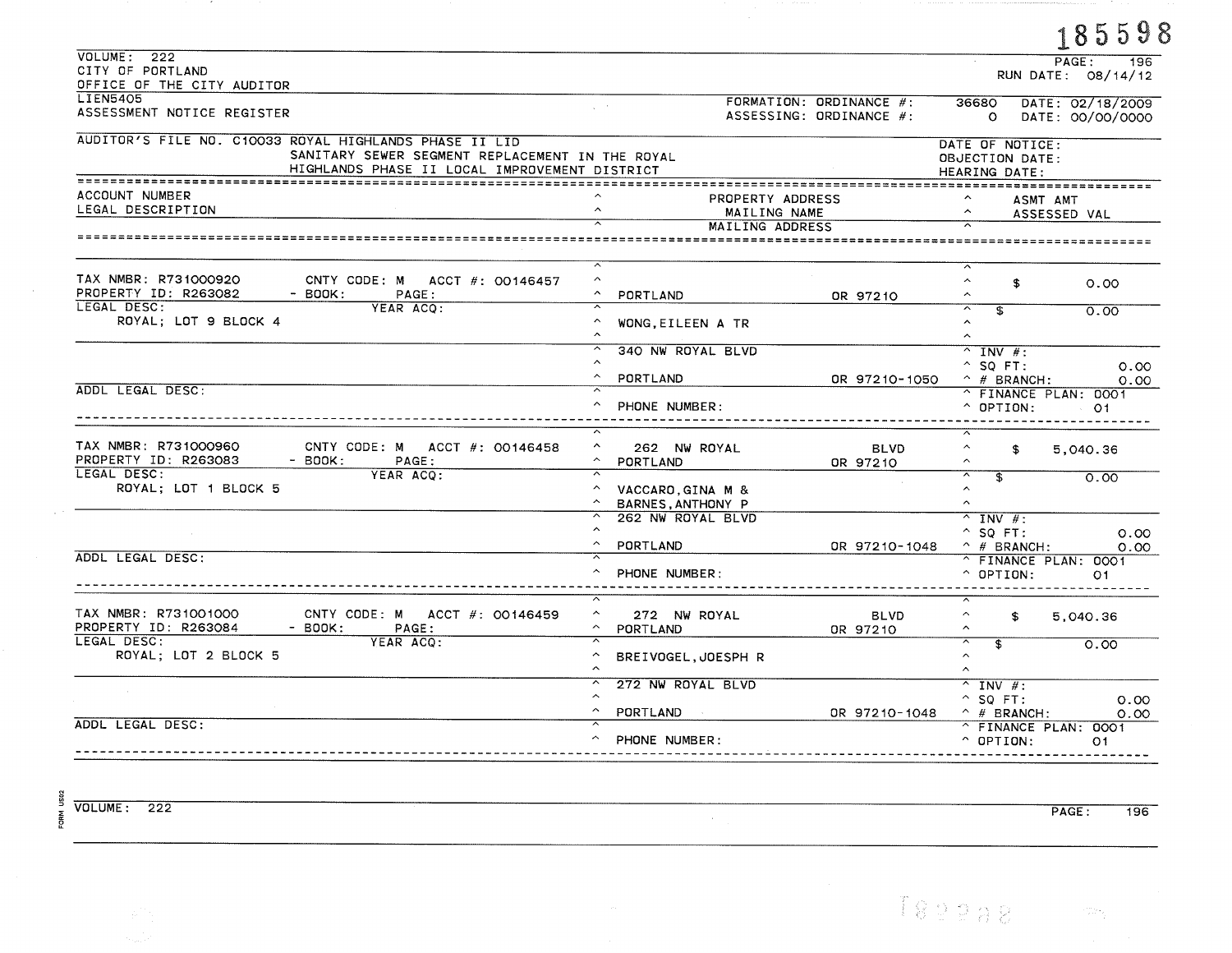|                                                                                                                                                            |                                                                                            |                                                    | 185598                                                                 |                                      |
|------------------------------------------------------------------------------------------------------------------------------------------------------------|--------------------------------------------------------------------------------------------|----------------------------------------------------|------------------------------------------------------------------------|--------------------------------------|
| VOLUME: 222<br>CITY OF PORTLAND<br>OFFICE OF THE CITY AUDITOR                                                                                              |                                                                                            |                                                    |                                                                        | PAGE:<br>197<br>RUN DATE: 08/14/12   |
| <b>LIEN5405</b><br>ASSESSMENT NOTICE REGISTER                                                                                                              |                                                                                            | FORMATION: ORDINANCE #:<br>ASSESSING: ORDINANCE #: | 36680<br>$\circ$                                                       | DATE: 02/18/2009<br>DATE: 00/00/0000 |
| AUDITOR'S FILE NO. C10033 ROYAL HIGHLANDS PHASE II LID<br>SANITARY SEWER SEGMENT REPLACEMENT IN THE ROYAL<br>HIGHLANDS PHASE II LOCAL IMPROVEMENT DISTRICT |                                                                                            |                                                    | DATE OF NOTICE:<br>OBJECTION, DATE:<br>HEARING DATE:                   |                                      |
| ACCOUNT NUMBER<br>LEGAL DESCRIPTION<br>===================================                                                                                 | PROPERTY ADDRESS<br>$\sim$<br>MAILING NAME<br>MAILING ADDRESS<br>========================= |                                                    | ASMT AMT<br>$\hat{\phantom{a}}$                                        | ASSESSED VAL                         |
|                                                                                                                                                            | $\overline{\lambda}$                                                                       |                                                    | $\overline{\phantom{a}}$                                               |                                      |
| TAX NMBR: R731001040<br>CNTY CODE: M ACCT #: 00146460<br>PROPERTY ID: R263085<br>$-$ BOOK:<br>PAGE:                                                        | $\hat{\phantom{a}}$<br>290 NW ROYAL<br>PORTLAND                                            | <b>BLVD</b><br>OR 97210                            | $\widehat{\phantom{a}}$<br>\$<br>$\widehat{\phantom{a}}$               | 5,040.36                             |
| LEGAL DESC:<br>YEAR ACO:<br>ROYAL; LOT 3 BLOCK 5                                                                                                           | STRAND, BARRETT TR                                                                         |                                                    | ⊼<br>$\mathbf{F}$<br>$\hat{\phantom{a}}$<br>$\hat{ }$                  | 0.00                                 |
|                                                                                                                                                            | 290 NW ROYAL BLVD<br>$\hat{\phantom{a}}$                                                   |                                                    | $^{\sim}$ INV #:<br>$^{\circ}$ SQ FT:                                  | 0.00                                 |
| ADDL LEGAL DESC:                                                                                                                                           | PORTLAND<br>PHONE NUMBER:                                                                  | OR 97210                                           | $^{\wedge}$ # BRANCH:<br>^ FINANCE PLAN: 0001<br>$^{\circ}$ OPTION:    | 0.00<br>O1                           |
| TAX NMBR: R731001090<br>CNTY CODE: M ACCT #: 00146461<br>PROPERTY ID: R263086<br>$-$ BOOK:<br>PAGE:                                                        | $\hat{\phantom{a}}$<br>330 NW ROYAL<br>$\sim$<br>PORTLAND                                  | <b>BLVD</b><br>OR 97210                            | $\hat{\phantom{a}}$<br>\$<br>$\hat{ }$                                 | 5,040.36                             |
| LEGAL DESC:<br>YEAR ACO:<br>ROYAL; LOT 4 BLOCK 5                                                                                                           | ≂<br>$\sim$<br>REDD, BRYAN G &<br>$\sim$<br>TRUMP MARSHA V                                 |                                                    | ≂<br>3<br>$\hat{\phantom{a}}$<br>$\sim$                                | 0.00                                 |
|                                                                                                                                                            | 330 NW ROYAL BLVD<br>PORTLAND                                                              | OR 97210                                           | $\overline{\wedge}$ INV #:<br>$^{\circ}$ SQ FT:<br>$\hat{ }$ # BRANCH: | 0.00<br>0.00                         |
| ADDL LEGAL DESC:                                                                                                                                           | PHONE NUMBER:                                                                              |                                                    | ^ FINANCE PLAN: 0001<br>$^{\circ}$ OPTION:                             | O1                                   |
| TAX NMBR: R731001130<br>CNTY CODE: M ACCT $\#$ : 00146462<br>PROPERTY ID: R263087<br>$-$ BOOK:<br>PAGE:<br>LEGAL DESC:                                     | $\sim$<br>6326 NW MANOR<br>$\widehat{\phantom{m}}$<br>PORTLAND                             | DR.<br>OR 97210                                    | ⊼<br>$\hat{\phantom{a}}$<br>\$<br>$\hat{\phantom{a}}$                  | 0.00                                 |
| YEAR ACO:<br>ROYAL; LOT 5 BLOCK 5                                                                                                                          | $\hat{\phantom{a}}$<br>ERNST, KLAUS E TR &<br>$\hat{\phantom{a}}$<br>ERNST, WILTRUD E TR   |                                                    | ⊼<br>$\overline{\mathbf{s}}$<br>$\hat{\phantom{a}}$<br>$\hat{ }$       | 0.00                                 |
| ADDL LEGAL DESC:                                                                                                                                           | 6326 NW MANOR DR<br>$\hat{\phantom{a}}$<br>PORTLAND<br>$\overline{\phantom{a}}$            | OR 97210                                           | $^{\sim}$ INV $\#$ :<br>$^{\circ}$ SQ FT:<br>$^{\wedge}$ # BRANCH:     | 0.00<br>0.00                         |
|                                                                                                                                                            | PHONE NUMBER:                                                                              |                                                    | ^ FINANCE PLAN: 0001<br>$^{\circ}$ OPTION:                             | 01                                   |

 $\chi \to \gamma$ 

 $\sim$ 

 $PAGE:$  $\overline{197}$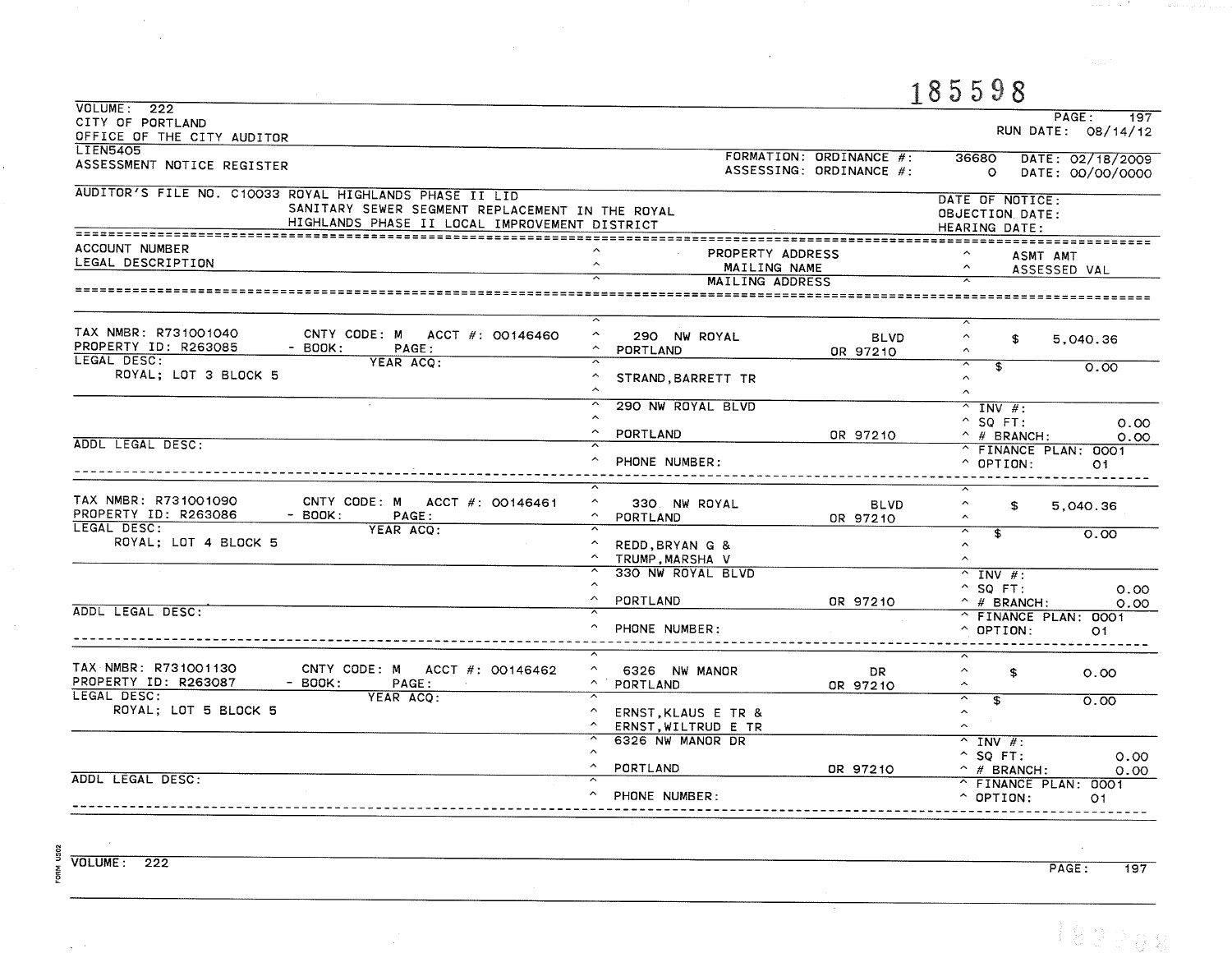|                                                                                                  | FORMATION: ORDINANCE #:<br>ASSESSING: ORDINANCE #:                                                                                                                                                                          | 36680                                                                                                   | 18999<br>PAGE:<br>198<br>RUN DATE: 08/14/12                                                                                                                                                                                     |
|--------------------------------------------------------------------------------------------------|-----------------------------------------------------------------------------------------------------------------------------------------------------------------------------------------------------------------------------|---------------------------------------------------------------------------------------------------------|---------------------------------------------------------------------------------------------------------------------------------------------------------------------------------------------------------------------------------|
|                                                                                                  |                                                                                                                                                                                                                             |                                                                                                         |                                                                                                                                                                                                                                 |
|                                                                                                  |                                                                                                                                                                                                                             | $\circ$                                                                                                 | DATE: 02/18/2009<br>DATE: 00/00/0000                                                                                                                                                                                            |
| SANITARY SEWER SEGMENT REPLACEMENT IN THE ROYAL<br>HIGHLANDS PHASE II LOCAL IMPROVEMENT DISTRICT |                                                                                                                                                                                                                             | DATE OF NOTICE:<br>OBJECTION DATE:<br>HEARING DATE:                                                     |                                                                                                                                                                                                                                 |
|                                                                                                  |                                                                                                                                                                                                                             |                                                                                                         | <b>ASMT AMT</b><br>ASSESSED VAL                                                                                                                                                                                                 |
|                                                                                                  |                                                                                                                                                                                                                             |                                                                                                         |                                                                                                                                                                                                                                 |
|                                                                                                  | <b>BLVD</b><br>OR 97210                                                                                                                                                                                                     | $\boldsymbol{\wedge}$<br>\$<br>$\hat{\phantom{a}}$                                                      | 12,601.00                                                                                                                                                                                                                       |
|                                                                                                  |                                                                                                                                                                                                                             | $\hat{\phantom{a}}$<br>$\sim$                                                                           | 0.00                                                                                                                                                                                                                            |
|                                                                                                  |                                                                                                                                                                                                                             | $^{\wedge}$ INV #:<br>$^{\circ}$ SQ FT:                                                                 | 0.00                                                                                                                                                                                                                            |
|                                                                                                  |                                                                                                                                                                                                                             | $\hat{C}$ OPTION:                                                                                       | 0.00<br>^ FINANCE PLAN: 0001<br>O <sub>1</sub>                                                                                                                                                                                  |
|                                                                                                  | ST.<br>OR 97210                                                                                                                                                                                                             | $\hat{\phantom{a}}$<br>$\mathbf{f}$<br>$\sim$                                                           | 5,040.36                                                                                                                                                                                                                        |
| CASTRO, JOSEPH A & BONNIE S                                                                      |                                                                                                                                                                                                                             |                                                                                                         | 0.00                                                                                                                                                                                                                            |
|                                                                                                  |                                                                                                                                                                                                                             | $\overline{N}$ INV #:<br>$^{\circ}$ SO FT:                                                              | 0.00                                                                                                                                                                                                                            |
|                                                                                                  |                                                                                                                                                                                                                             | $^{\circ}$ OPTION:                                                                                      | 0.00<br>^ FINANCE PLAN: 0001<br>O1                                                                                                                                                                                              |
|                                                                                                  | OR 97210                                                                                                                                                                                                                    | ⊼<br>$\hat{\phantom{a}}$<br>\$<br>$\widehat{\phantom{a}}$                                               | 0.00                                                                                                                                                                                                                            |
|                                                                                                  |                                                                                                                                                                                                                             | $\sim$<br>$\hat{\phantom{a}}$                                                                           | 0.00                                                                                                                                                                                                                            |
|                                                                                                  |                                                                                                                                                                                                                             | $^{\sim}$ INV #:<br>$^{\circ}$ SQ FT:                                                                   | 0.00                                                                                                                                                                                                                            |
|                                                                                                  |                                                                                                                                                                                                                             | $\hat{ }$ OPTION:                                                                                       | 0.00<br>^ FINANCE PLAN: 0001<br>O <sub>1</sub>                                                                                                                                                                                  |
|                                                                                                  | O NW ROYAL<br>PORTLAND<br>RHO LLC<br>P 0 BOX 19091<br>PORTLAND<br>PHONE NUMBER:<br>330 NW DOVER<br>PORTLAND<br>330 NW DOVER ST<br>PORTLAND<br>PHONE NUMBER:<br>PORTLAND<br>15395 NW ENERGIA ST<br>PORTLAND<br>PHONE NUMBER: | PROPERTY ADDRESS<br>MAILING NAME<br>MAILING ADDRESS<br>OR 97210<br>MIDGHALL, MICHAEL J & SU<br>OR 97229 | $\hat{\phantom{a}}$<br>\$<br>OR 97280-0091<br>$\hat{ }$ # BRANCH:<br>ᅐ<br>$\overline{\mathbf{f}}$<br>$\hat{\phantom{a}}$<br>$\hat{\phantom{a}}$<br>$\hat{ }$ # BRANCH:<br>ᅐ<br>$\overline{\mathbf{s}}$<br>$^{\wedge}$ # BRANCH: |

 $\mathcal{L}^{\text{max}}_{\text{max}}$  .

**CALIFORNIA** 

 $\mathcal{L}^{\text{max}}_{\text{max}}$ 

 $\frac{2}{3}$ <br>  $\frac{1}{2}$ <br>  $\frac{1}{6}$ <br>  $\frac{1}{6}$ <br>  $\frac{1}{6}$ <br>  $\frac{1}{6}$ <br>  $\frac{1}{6}$ <br>  $\frac{1}{6}$ <br>  $\frac{1}{6}$ <br>  $\frac{1}{6}$ <br>  $\frac{1}{6}$ <br>  $\frac{1}{6}$ <br>  $\frac{1}{6}$ <br>  $\frac{1}{6}$ <br>  $\frac{1}{6}$ <br>  $\frac{1}{6}$ <br>  $\frac{1}{6}$ <br>  $\frac{1}{6}$ <br>  $\frac{1}{6}$ <br>  $\frac{1}{6}$ <br>

 $\sim$ 

PAGE:  $\overline{198}$ 

 $\mathcal{L}^{\mathcal{L}}$ 

185598